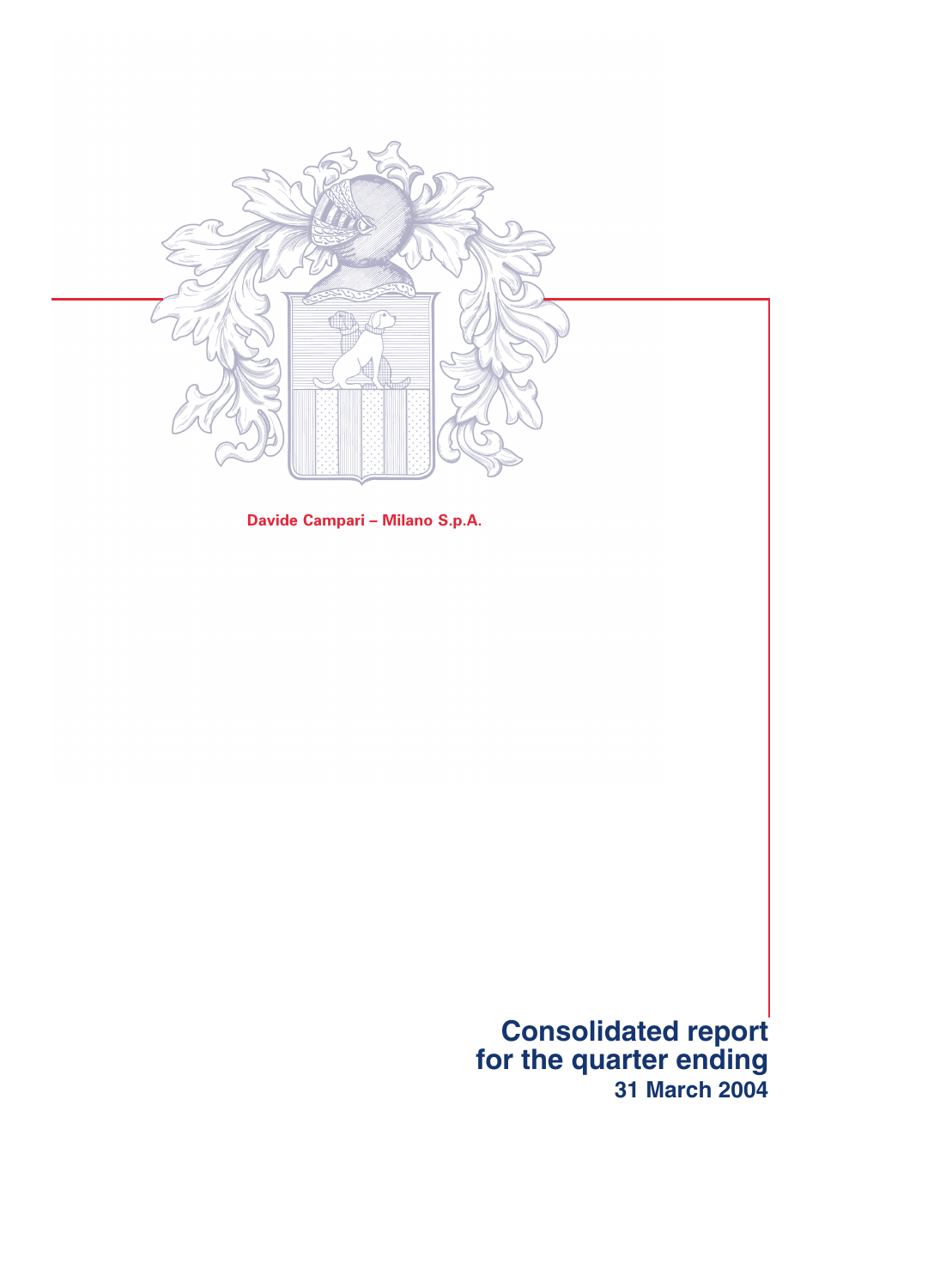This document contains the translation into English of the Quarterly report of Davide Campari - Milano S.p.A. as at 31 March 2004.

The translation is provided for your convenience only, for any information in respect of Davide Campari - Milano S.p.A. the original Quarterly report in Italian "Relazione trimestrale al 31 marzo 2004" should be exclusively relied upon.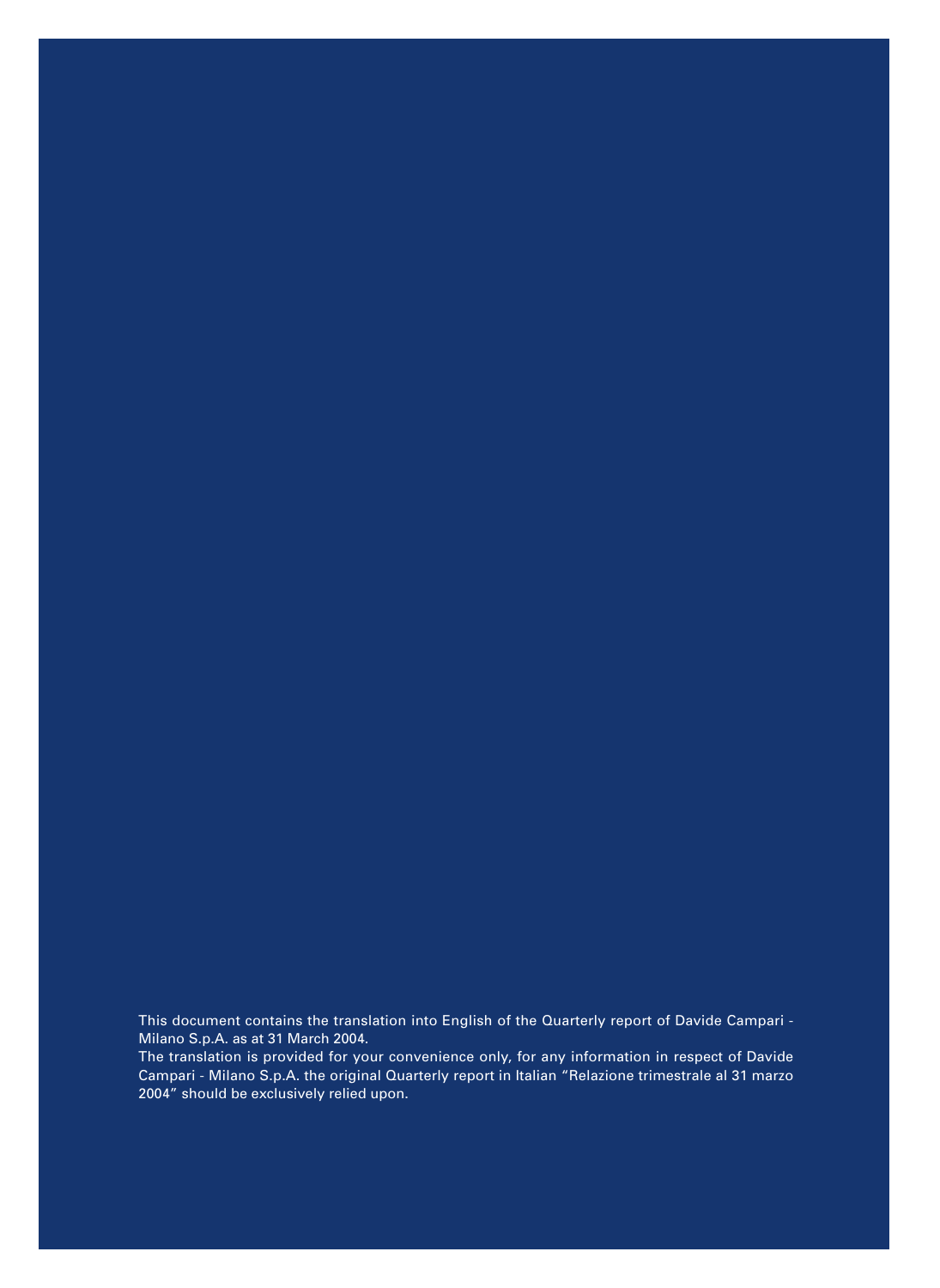# **CONTENTS**

| <b>Directors Report</b>                                                     | 5              |
|-----------------------------------------------------------------------------|----------------|
| <b>Introduction</b>                                                         | 5              |
| <b>Significant events</b>                                                   | 5              |
| <b>Basis of consolidation</b>                                               | $\overline{7}$ |
| First-quarter sales performance                                             | $\overline{7}$ |
| <b>Consolidated financial statements</b>                                    | 14             |
| <b>Preparation criteria</b>                                                 | 14             |
| Consolidated profit and loss account for the period 1 January-31 March 2004 | 15             |
| Net debt                                                                    | 18             |
| <b>Events occurring after 31 March 2004</b>                                 | 19             |
| <b>Outlook</b>                                                              | 20             |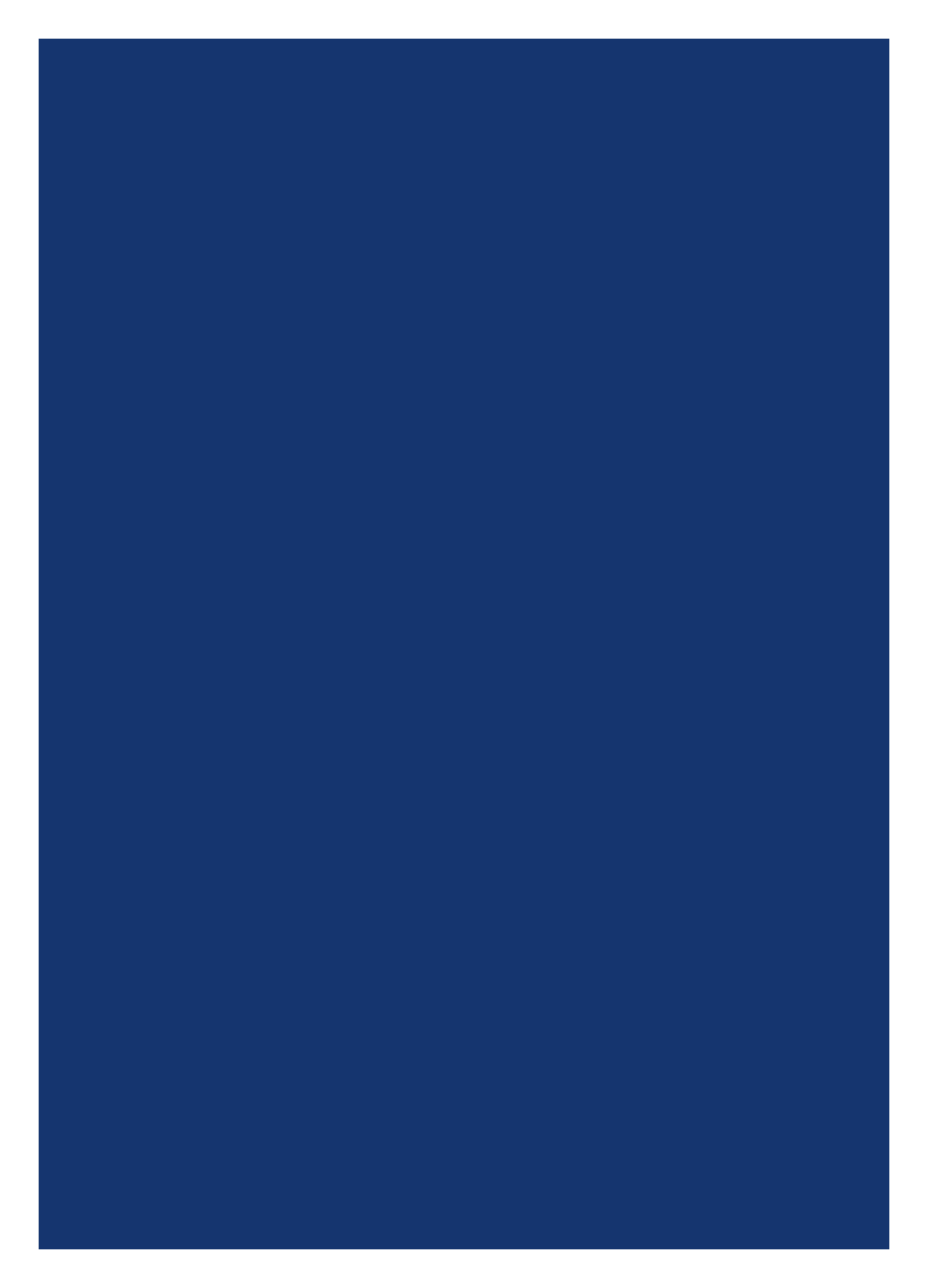### **INTRODUCTION**

The Campari Group's sales and profitability indicators for the first quarter of 2004 show across-the-board growth with respect to the same period in 2003.

Results for the quarter reaped the full benefit of the consolidation of Barbero 1891 S.p.A. (which was acquired in December 2003), but were penalised by exchange rate trends.

The table below shows the key consolidated profit and loss figures for the first quarters of 2004 and 2003. The 2004 figures are shown at both actual and constant exchange rates (constant-rate figures strip out the negative impact of the stronger euro).

| 3-month figures for 1 January-31 March<br>$(\in$ million) | 2004  | 2003  | $%$ change | 2004<br>pro-forma<br>at constant<br>exchange<br>rates | $%$ change<br>at constant<br>exchange<br>rates $(1)$ |
|-----------------------------------------------------------|-------|-------|------------|-------------------------------------------------------|------------------------------------------------------|
| Sales net of discounts and excise duties                  | 151.3 | 135.2 | 11.9%      | 156.2                                                 | 15.5%                                                |
| <b>EBITDA</b>                                             | 34.8  | 31.7  | 9.7%       | 35.9                                                  | 13.2%                                                |
| <b>EBITA</b>                                              | 30.4  | 28.3  | 7.7%       | 31.5                                                  | 11.5%                                                |
| <b>EBIT</b>                                               | 21.6  | 21.3  | 1.3%       | 22.6                                                  | 6.2%                                                 |
| Profit before tax and minority interests                  | 20.1  | 17.9  | 12.1%      | 21.1                                                  | 17.6%                                                |
| Group profit before tax                                   | 18.6  | 15.3  | 21.6%      | 19.4                                                  | 26.4%                                                |

(1) *percentage change between the 2003 and pro-forma 2004 figures; the latter are based on the conversion of figures in currencies other than euro at the average exchange rates for the first quarter of 2003.* 

#### **SIGNIFICANT EVENTS**

#### *Acquisition of the Riccadonna brand*

In January 2004, the purchase of the Riccadonna brand from Bersano S.p.A. was completed, for € 11.3 million.

In February, ownership of the Riccadonna brand was transferred within the Group to Barbero 1891 S.p.A., which simultaneously took over the production and distribution in Italy of Riccadonna sparkling wines and vermouths.

#### *Acquisition of Coutsicos S.A.*

In January 2004, N. Kaloyannis Bros A.E.B.E. purchased Greek company Coutsicos S.A., which is based in Piraeus and has production facilities in Volos.

The acquisition cost was € 2.8 million and includes some of the brands registered in December 2003. Coutsicos S.A. owns a plant that the Group will use for the production of Ouzo 12, which is currently bottled by third parties.

### *Ongoing start-up at Novi Ligure*

After sparkling wines and vermouths entered production late last year, the Novi Ligure plant is now fully up and running for the production of Cynar, Jägermeister and Biancosarti, which were formerly bottled at the Termoli plant that was closed in 2003.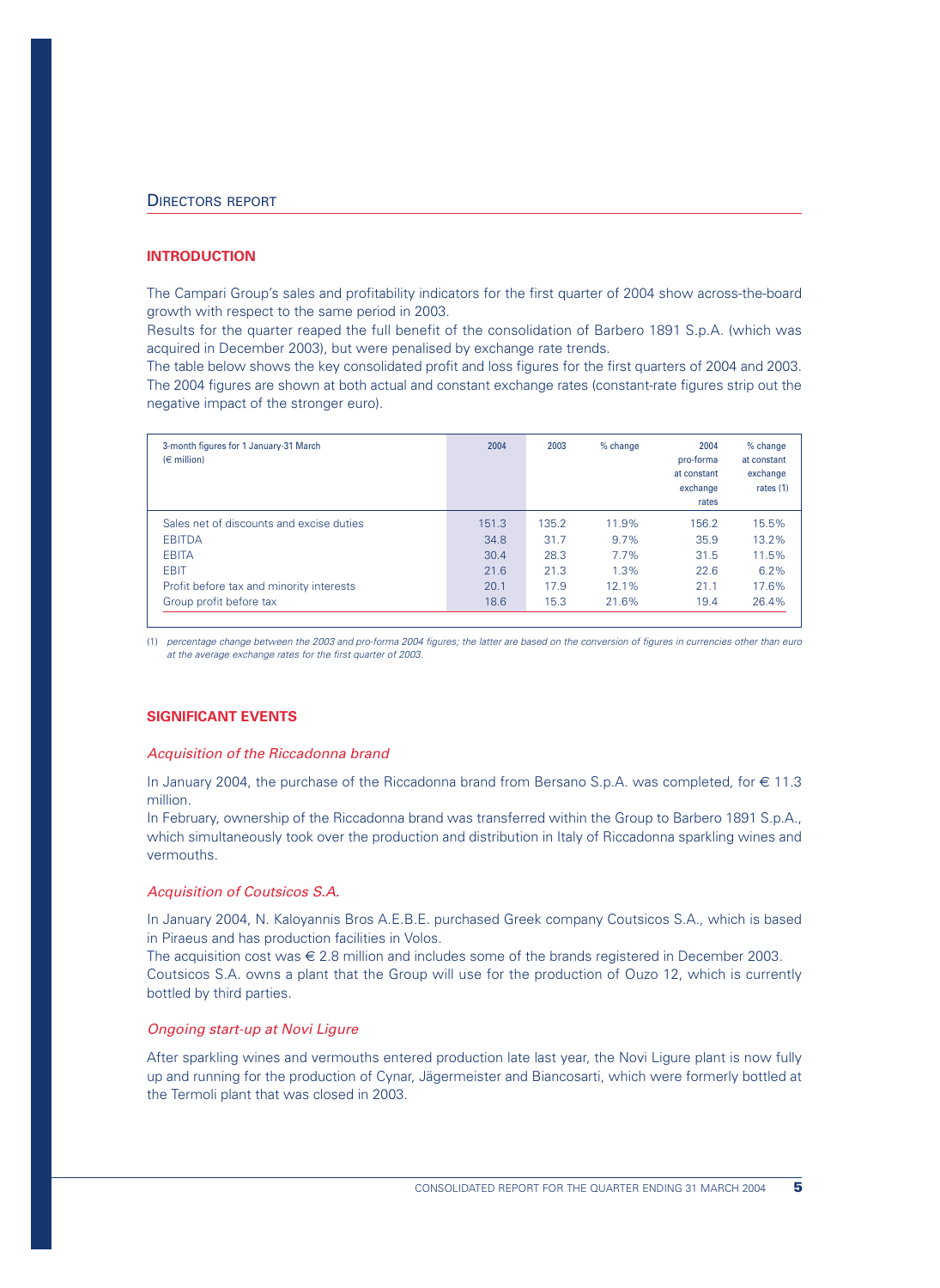### *Sale and lease-back of the Novi Ligure property*

In February 2004, Campari-Crodo S.p.A. conducted a sale and lease-back transaction with Sanpaolo Leasint S.p.A. on the industrial property in Novi Ligure, consisting of the factory building and directly associated plant.

The sale price was  $\epsilon$  27.5 million.

The leasing contract, whose instalments also total  $\in$  27.5 million, took effect on the sale date (16 February 2004) and will run for eight years with an option to purchase the property at maturity for 10% of that amount.

Interest on the monthly instalments is charged at the 3-month Euribor rate plus 59.5 basis points.

### *Sale of Sovinac S.A.*

In March, Sovinac S.A. (100%-owned through Lacedaeomon B.V.), which had become a dormant cash company after the sale of its Brussels property to third parties, was sold for the value of its cash holdings  $(\in 1.0 \text{ million})$ .

The sale had no effect on the consolidated accounts.

### *Group rationalisation*

During the quarter the Group further streamlined its structure.

In March, Group company Boards of Directors approved the following operations, which were then approved at their shareholders' meetings in April:

- merger of Campari-Crodo S.p.A. into Davide Campari-Milano S.p.A. (Campari-Crodo S.p.A. is a whollyowned subsidiary of the Parent Company, so no share swap is entailed);
- merger of S.A.M.O S.p.A into Campari Italia S.p.A.

The mergers, to take place during the year, will be effective for accounting and corporate income tax purposes from 1 January 2004.

On 31 March the Parent Company sold its holdings in Campari Schweiz A.G. and Campari Finance Teoranta to DI.CI.E. Holding B.V.

The respective sale prices, supported by external appraisals, were  $\epsilon$  59.9 million and  $\epsilon$  58.7 million. The mergers and sales described above had no effect on the consolidated accounts.

#### *US launch of SKYY Melon and SKYY Sport*

During the quarter, through Skyy Spirits, LLC, the Group announced a further line extension of SKYY Vodka (in addition to the existing flavours SKYY Berry, SKYY Citrus, SKYY Spiced and SKYY Vanilla). The new arrival, SKYY Melon, strengthens the company's positioning in the flavoured vodka market. In addition, the Group announced the launch of SKYY Sport, a new low-calorie ready-to-drink beverage. SKYY Sport is produced and distributed by SABMiller, as is SKYY Blue, the ready-to-drink product introduced in 2002.

#### *Launch of Campari Mixx Lime and Campari Mixx Peach*

During the quarter, the Group added Campari Mixx Lime and Campari Mixx Peach to its range of ready-todrink beverages sold in Italy.

These fizzy, refreshing, low-alcohol drinks have joined the two other versions already available: Campari Mixx and Campari Mixx Orange.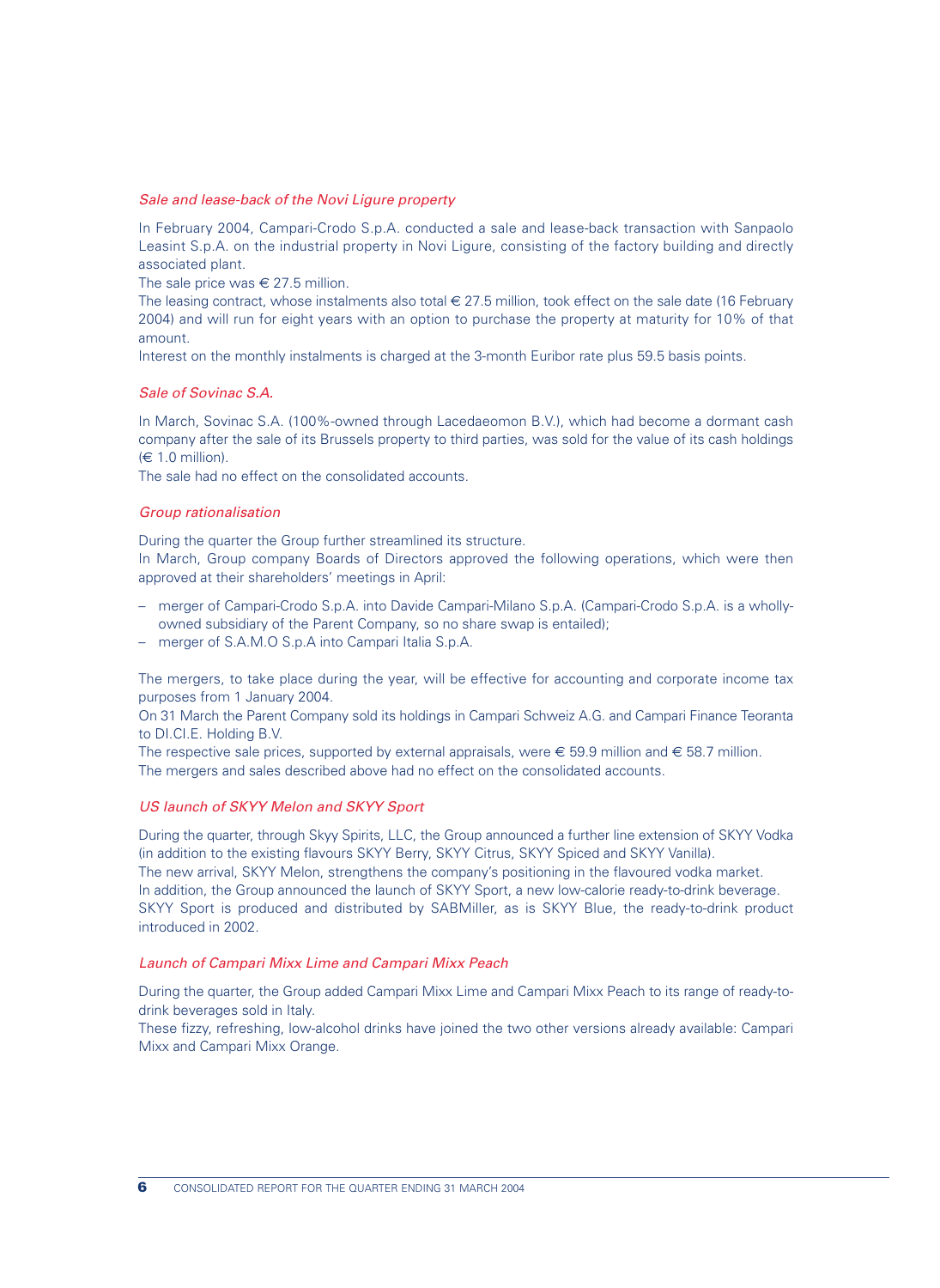### *Major shareholders*

The shareholders owning more than 2% of the Company that have reported that fact to CONSOB and to Davide Campari-Milano S.p.A., in accordance with article 117 of CONSOB Regulation 11971/99, are as follows:

| Shareholder                               | No. of ordinary shares held | $%$ held |
|-------------------------------------------|-----------------------------|----------|
| Alicros S.r.l.                            | 14,809,600                  | 50.997%  |
| Morgan Stanley Investment Management Ltd. | 1,616,076                   | 5.565%   |
| Cedar Rock Capital Ltd.                   | 1,009,430                   | 3.476%   |
| Davide Campari-Milano S.p.A.(1)           | 1.000.000                   | 3.443%   |
| Lazard Asset Management LLC               | 810.216                     | 2.079%   |

(1) *Purchase of own shares to service the stock option plan*

# **BASIS OF CONSOLIDATION**

During the first quarter of 2004, the Group's basis of consolidation changed as follows with respect to 31 December 2003:

- Qingdao Sella & Mosca Winery Co. Ltd. and Société Civile Immobiliaire du Domaine de la Margue, subsidiaries of Sella & Mosca S.p.A. and previously consolidated using the equity method, have been consolidated on a line-by-line basis since the start of 2004;
- Coutsicos S.A. was acquired in January and is consolidated on a line-by-line basis;
- Sovinac S.A. has been sold and is therefore no longer consolidated.

For the purposes of a proper comparison of the quarterly results for 2003 and 2004, please note that Barbero 1891 S.p.A. has been consolidated since its acquisition date of 3 December 2003. Therefore, the profit and loss account for the first quarter of 2004 fully incorporates that company's results, while the balance sheet and financial position for the year ending 31 December 2003 already fully reflected the acquisition.

### **FIRST-QUARTER SALES PERFORMANCE**

All sales figures reported in this section (whether given as sales or net sales) are shown net of excise duties and discounts.

For the first quarter of 2004, consolidated net sales increased by 11.9% to  $\in$  151.3 million, from  $\in$  135.2 million in the corresponding quarter of 2003.

The table below breaks down sales growth into three components: external growth, organic growth before the exchange rate effect and the exchange rate effect.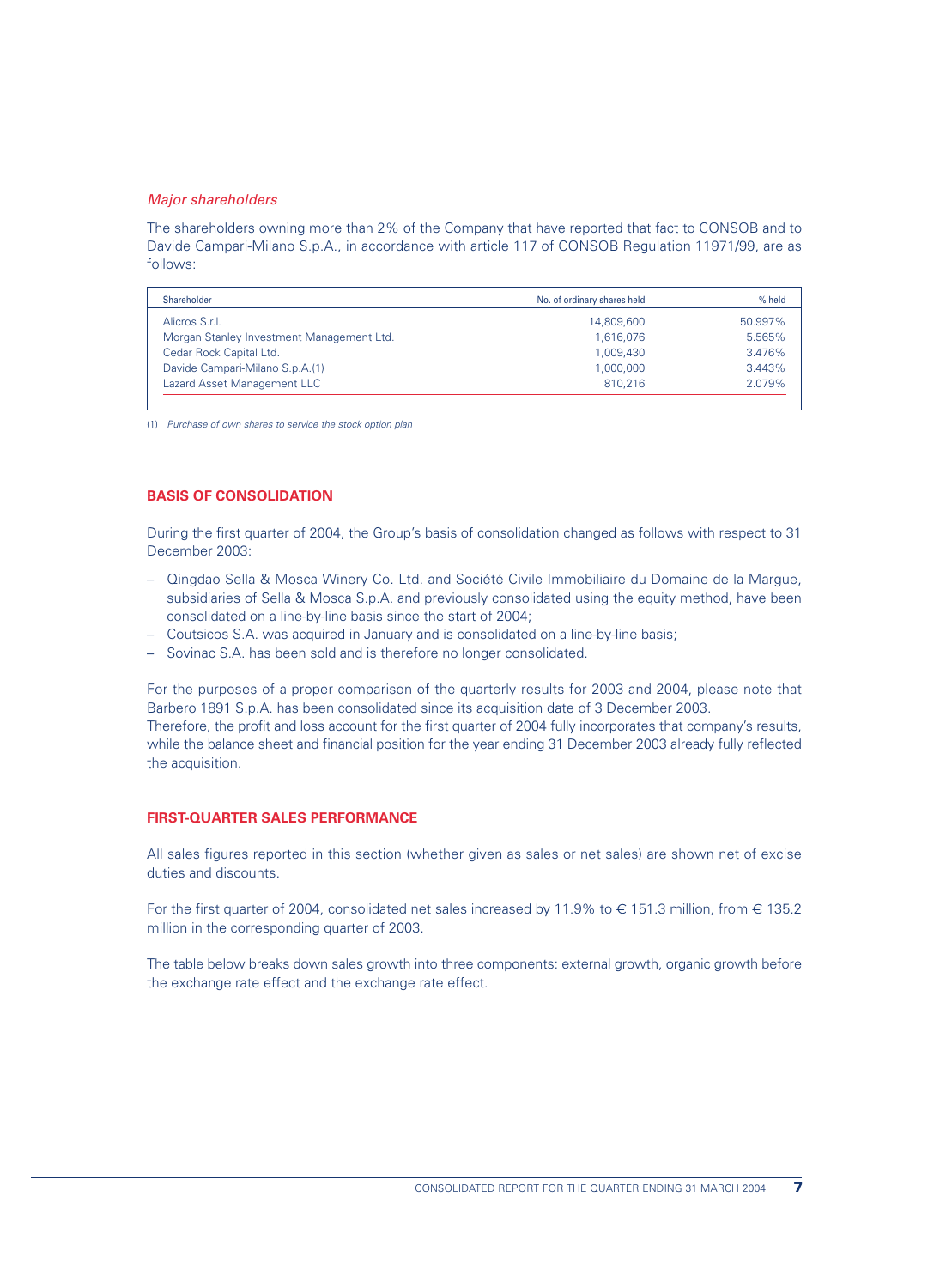| Net sales performance                      | $\epsilon$ million | % change versus<br>first quarter 2003 |
|--------------------------------------------|--------------------|---------------------------------------|
|                                            |                    |                                       |
| - net sales: first quarter 2004            | 151.3              |                                       |
| - net sales: first quarter 2003            | 135.2              |                                       |
| <b>Total increase</b>                      | 16.1               | 11.9%                                 |
| Of which:                                  |                    |                                       |
| external growth                            | 13.7               | 10.1%                                 |
| organic growth before exchange rate effect | 7.3                | 5.4%                                  |
| exchange rate effect                       | $-4.9$             | $-3.6%$                               |
| <b>Total increase</b>                      | 16.1               | 11.9%                                 |

External growth came to 10.1% and is almost wholly attributable to sales of the newly acquired Barbero 1891 S.p.A. brands (chiefly Aperol, but also Aperol Soda, Barbieri liqueurs and Mondoro and Enrico Serafino wines), which totalled  $\in$  13.5 million for the quarter.

The rest of the external growth (€ 0.2 million) is from sales of wines produced by Qingdao Sella & Mosca Winery Co. and Société Civile Immobiliaire du Domaine de la Margue, which, as mentioned above, were consolidated on a line-by-line basis for the first time in 2004.

Organic growth, at 5.4% before the negative exchange rate effect, stems from the positive performance of major brands including Campari, Cinzano and Crodino.

Exchange rate fluctuations with respect to the first quarter of 2003 reduced the net sales figure by 3.6%. The main cause was the depreciation of the US dollar, which lost 14.2% of its value against the euro between the first quarter of 2003 and that of 2004.

Conversely, the Brazilian real gained 3.5% against the euro over the same period, having reached a threeyear low in the first quarter of 2003.

The table below shows the trend in the main currencies that have a direct impact on the consolidated profit and loss account.

| Average exchange rate 1 January-31 March | 2004   | 2003   | $%$ change |
|------------------------------------------|--------|--------|------------|
| $US$ \times 1 \in$                       | 1.251  | 1.073  | $-14.2%$   |
| $\xi$ x 1 US\$                           | 0.7995 | 0.9316 |            |
| BRL $x 1 \in$                            | 3.622  | 3.750  | 3.5%       |
| $\epsilon$ x 1 BRL                       | 0.2761 | 0.2667 |            |
| CHF $\times$ 1 $\in$                     | 1.569  | 1.466  | $-6.5%$    |
| $\epsilon$ x 1 CHF                       | 0.6375 | 0.6820 |            |

### **Sales by region**

Sales by region in the first quarter of 2004 were heavily influenced by the first-time consolidation of Barbero 1891 S.p.A., whose sales are mostly recorded in Italy (over 80% during the quarter). As shown in the two tables below, of the three regions that make up 97.5% of the Group's sales, Italy enjoyed the fastest growth, at 19.6%.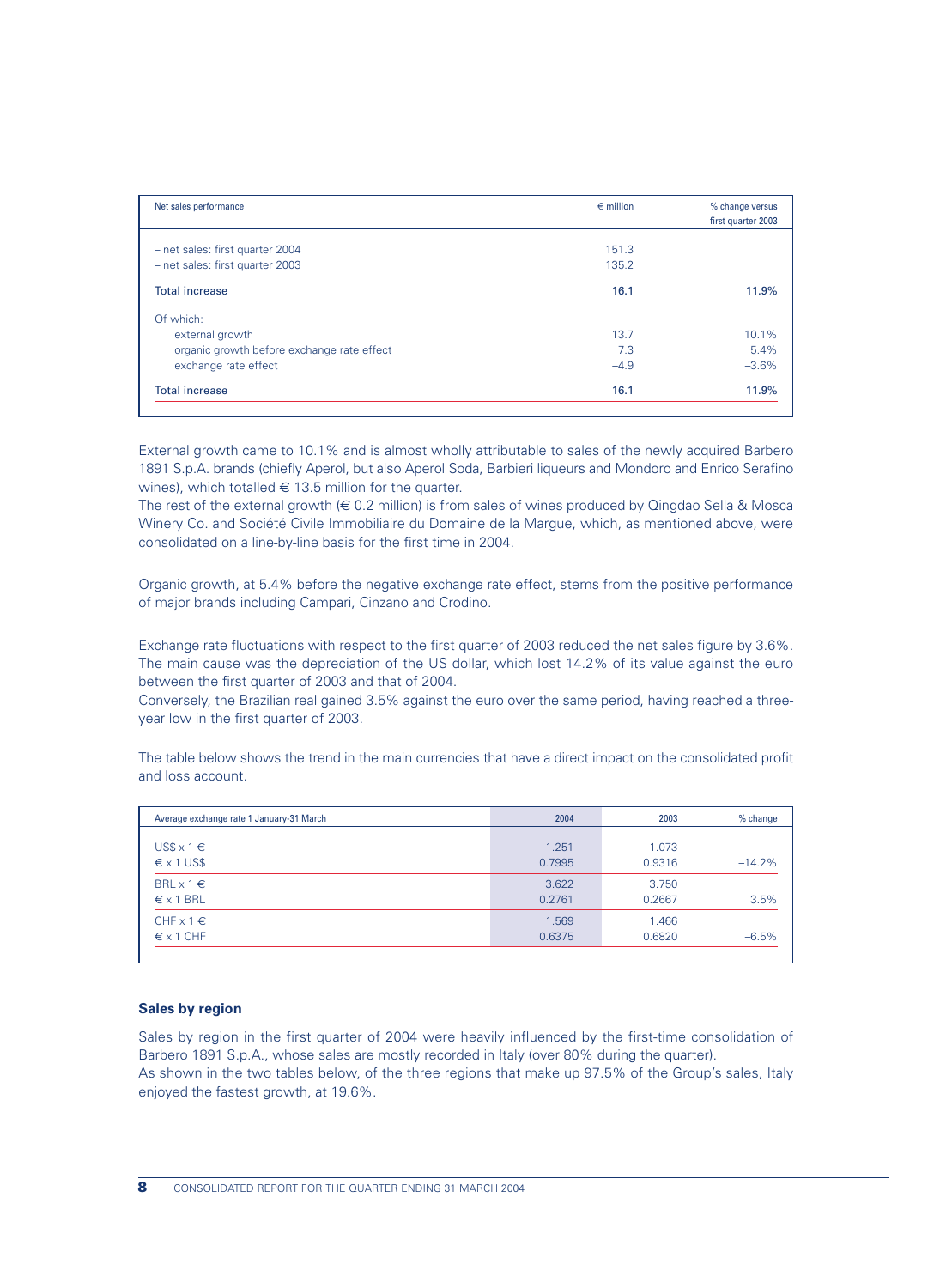A full 15.4%, or about three quarters of that figure, stems from changes in the basis of consolidation, and the remaining 4.3% from organic growth. The proportion of Group sales recorded in Italy expanded as a result, from 53.3% last year to 57.0%.

The first of the tables below shows net sales and growth by region, while the second breaks down the total change in each region by external growth, organic growth and the exchange rate effect.

| Net sales by region | first quarter 2004<br>first quarter 2003 |        |                    | % change |             |
|---------------------|------------------------------------------|--------|--------------------|----------|-------------|
|                     | $\epsilon$ million                       | %      | $\epsilon$ million | %        | 2004 / 2003 |
|                     |                                          |        |                    |          |             |
| Italy               | 86.3                                     | 57.0%  | 72.1               | 53.3%    | 19.6%       |
| Europe              | 28.1                                     | 18.6%  | 26.2               | 19.3%    | 7.4%        |
| Americas            | 33.2                                     | 21.9%  | 34.3               | 25.4%    | $-3.4%$     |
| Rest of the world   | 3.7                                      | 2.5%   | 2.6                | 1.9%     | 42.8%       |
| <b>Total</b>        | 151.3                                    | 100.0% | 135.2              | 100.0%   | 11.9%       |

| Breakdown of % change<br>in net sales by region | <b>Total change</b><br>in first quarter 2004 sales | of which<br>external growth | of which<br>organic growth<br>before exchange<br>rate effect | of which<br>exchange rate<br>effect |
|-------------------------------------------------|----------------------------------------------------|-----------------------------|--------------------------------------------------------------|-------------------------------------|
| Italy                                           | 19.6%                                              | 15.4%                       | 4.3%                                                         | $0.0\%$                             |
| Europe                                          | 7.4%                                               | $9.0\%$                     | $-0.5%$                                                      | $-1.0%$                             |
| Americas                                        | $-3.4%$                                            | $0.2\%$                     | $9.0\%$                                                      | $-12.6%$                            |
| Rest of the world                               | 42.8%                                              | 8.3%                        | 45.9%                                                        | $-11.4%$                            |
| <b>Total</b>                                    | 11.9%                                              | 10.1%                       | 5.4%                                                         | $-3.6%$                             |

Net sales in the rest of Europe advanced by 7.4% and also benefited (as Italian sales did) substantially from external growth (9.0%).

European sales of Barbero 1891 S.p.A. products, which made up almost all of the external growth, include – in addition to Aperol-Mondoro sparkling wine sold in Russia and sales of Frangelico to the brand owner (Cantrell & Cochrane Group).

The organic part of the business saw a minor decrease in sales (0.5%), caused solely by the performance of Campari Mixx in Germany, Austria and Switzerland.

Stripping out Campari Mixx, the sales trend for Europe would be positive in all the main markets, with organic growth at 4.8%.

It is worth noting that Campari Mixx was first launched in Germany and Austria in the first quarter of 2003, so sales for that period benefited from extensive initial stocking by distributors.

Conversely, in 2004, Campari Mixx sales in Europe were hurt by the interruption of deliveries to the German and Swiss markets, due to the major tax increases imposed on ready-to-drink beverages.

The negative exchange rate effect on European sales was 1.0% in the first quarter of 2004, mainly due to the depreciation of the Swiss franc by 6.5% compared with its value in the first quarter of 2003.

Sales in the Americas fell by 3.4%, as organic growth of 9.0% was more than offset by a negative exchange effect of 12.6%, and external growth (attributable to Barbero 1891 S.p.A. products) was marginal at 0.2%.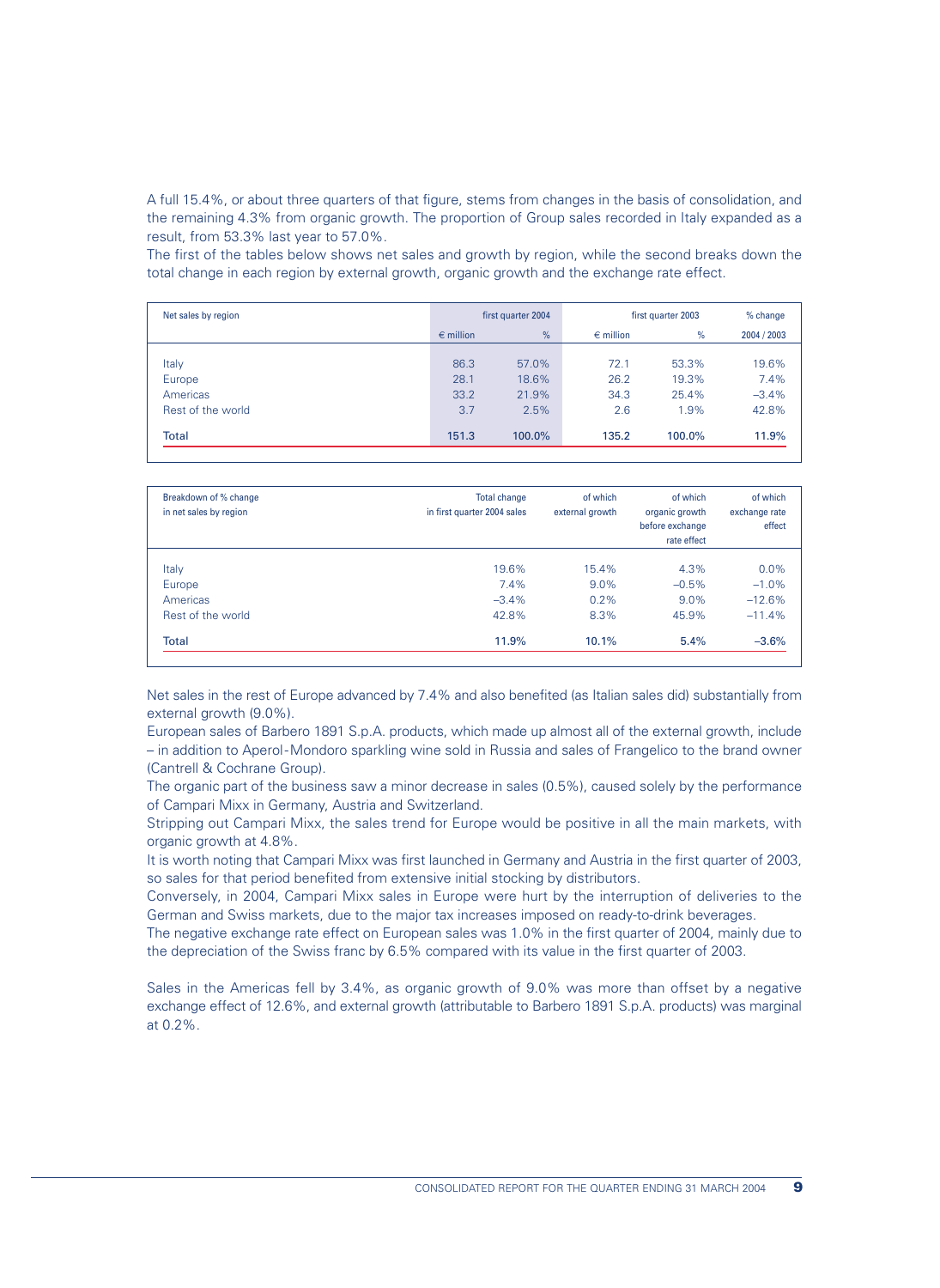The two tables below provide further details of net sales data from the Americas.

| Breakdown of net sales |                    | first quarter 2004 | first quarter 2003 |        | % change    |  |
|------------------------|--------------------|--------------------|--------------------|--------|-------------|--|
| in the Americas        | $\epsilon$ million | %                  | $\epsilon$ million | $\%$   | 2004 / 2003 |  |
|                        |                    |                    |                    |        |             |  |
| US                     | 26.4               | 79.7%              | 28.9               | 84.2%  | $-8.6%$     |  |
| <b>Brazil</b>          | 4.6                | 13.9%              | 4.1                | 12.0%  | 11.5%       |  |
| Other countries        | 2.1                | 6.4%               | 1.3                | 3.8%   | 63.9%       |  |
| <b>Total</b>           | 33.2               | 100.0%             | 34.3               | 100.0% | $-3.4%$     |  |

| Breakdown of % change<br>in net sales in the Americas | <b>Total</b><br>$%$ change<br>first quarter 2004 | of which<br>external growth | of which<br>organic growth<br>before exchange<br>rate effect | of which<br>exchange rate<br>effect |
|-------------------------------------------------------|--------------------------------------------------|-----------------------------|--------------------------------------------------------------|-------------------------------------|
| <b>US</b>                                             | $-8.6%$                                          | $0.0\%$                     | 6.5%                                                         | $-15.1%$                            |
| <b>Brazil</b>                                         | 11.5%                                            | $0.0\%$                     | $7.7\%$                                                      | 3.8%                                |
| Other countries                                       | 63.9%                                            | 6.0%                        | 67.7%                                                        | $-9.9%$                             |
| <b>Total</b>                                          | $-3.4%$                                          | 0.2%                        | $9.0\%$                                                      | $-12.6%$                            |

In the US, sales recorded by Skyy Spirits, LLC grew by 6.5% in local currency.

Although all distributed brands did very well, there was a decrease in SKYY Vodka sales with respect to the first quarter of 2003, as distributors' sales forecasts for the Christmas season had been overoptimistic. Taking into account the negative exchange rate effect, US sales fell by 8.6% over the quarter.

In Brazil, sales advanced by 7.7% in local currency terms.

Although the first quarter contributes little to full-year sales, the good performance of "admix" whiskies and continued growth of the Campari brand are certainly positive signs.

As mentioned earlier, the Brazilian real gained some ground during the quarter, so sales in Brazil increased by 11.5% after conversion into the reporting currency.

The rapid growth achieved in other countries of the Americas (+63.9%) in the first quarter is of little significance, given the negligible absolute amounts and the brevity of the accounting period.

The same can be said of the trend for the "rest of the world", where net sales increased by 42.8% but amounted to just 2.5% of the Group total.

More important, however, was the positive trend reversal in the principal market, Japan.

Throughout 2003, the local distributor had gradually reduced its stocks, a policy that had penalised sales of the Group's brands over several quarters.

### **Sales by business area**

In the first quarter of 2004 all business areas made a positive contribution to sales growth, which came to 11.9% overall.

Spirits, wines and "other sales" all benefited from the inclusion of Barbero 1891 S.p.A., and thus showed a faster pace of growth than soft drinks.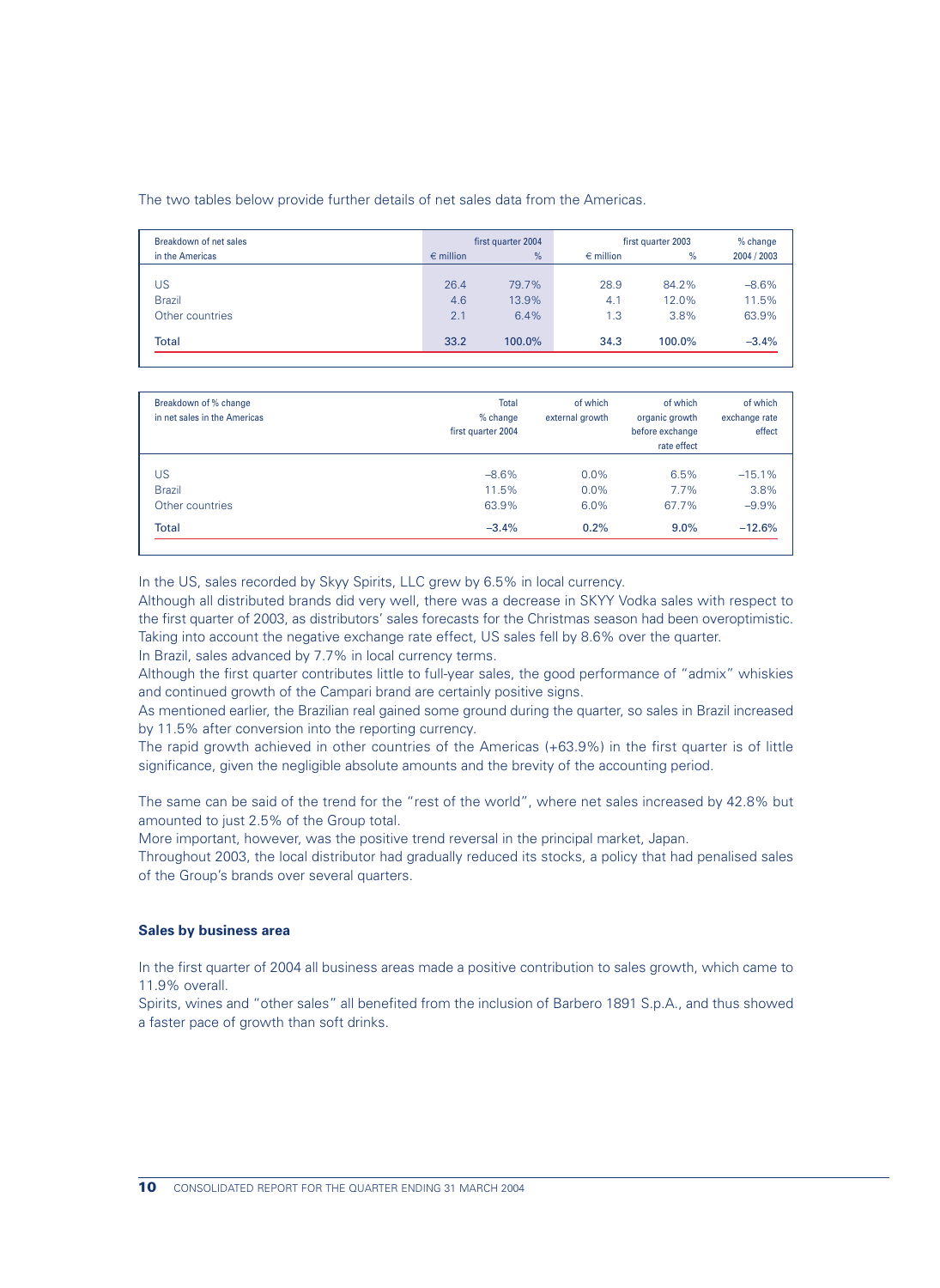The first of the following tables shows net sales and growth by business area, while the second breaks down the total change in each business by external growth, organic growth and the exchange rate effect.

| Net sales by segment |                    | first quarter 2004 |                    | first quarter 2003 | % change    |
|----------------------|--------------------|--------------------|--------------------|--------------------|-------------|
|                      | $\epsilon$ million | $\frac{9}{6}$      | $\epsilon$ million | %                  | 2004 / 2003 |
|                      |                    |                    |                    |                    |             |
| <b>Spirits</b>       | 97.6               | 64.5%              | 88.2               | 65.2%              | 10.6%       |
| <b>Wines</b>         | 20.0               | 13.2%              | 15.4               | 11.4%              | 29.5%       |
| Soft drinks          | 31.7               | 20.9%              | 30.0               | 22.2%              | 5.5%        |
| Other sales          | 2.0                | 1.3%               | 1.6                | 1.2%               | 28.6%       |
| <b>Total</b>         | 151.3              | 100.0%             | 135.2              | 100.0%             | 11.9%       |

| Breakdown of % change<br>in net sales by business | <b>Total</b><br>% change<br>first quarter 2004 | of which<br>external growth | of which<br>organic growth<br>before exchange<br>rate effect | of which<br>exchange rate<br>effect |
|---------------------------------------------------|------------------------------------------------|-----------------------------|--------------------------------------------------------------|-------------------------------------|
| <b>Spirits</b>                                    | 10.6%                                          | 12.6%                       | 3.3%                                                         | $-5.3%$                             |
| <b>Wines</b>                                      | 29.5%                                          | 10.6%                       | 20.5%                                                        | $-1.6%$                             |
| Soft drinks                                       | 5.5%                                           | $0.0\%$                     | 5.5%                                                         | $0.0\%$                             |
| Other sales                                       | 28.6%                                          | 60.5%                       | $-31.7%$                                                     | $-0.2%$                             |
| <b>Total</b>                                      | 11.9%                                          | 10.1%                       | 5.4%                                                         | $-3.6%$                             |

### *Spirits*

Net sales of spirits rose by 10.6% versus the first quarter of 2003, to € 97.6 million, thanks to organic growth of 3.3% and external growth of 12.6% (attributable solely to sales of Barbero 1891 S.p.A. brands). The negative exchange effect was 5.3%.

Net sales of Barbero 1891 S.p.A. spirits totalled € 11.1 million, with Aperol contributing two thirds of that amount. All Barbero 1891 S.p.A. products performed extremely well during the first quarter of 2004. In particular, based on 2003 figures provided by the company's management, volume sales of Aperol were 26.8% ahead of the first quarter of 2003.

Turning to the Group's main brands, net sales of Campari rose by 9.0% at constant exchange rates, and by 6.6% at actual rates.

In the Italian market, the sell-in rate during the first two months of the year was significantly affected by distributor stockpiling in December 2003, in view of the increase in alcohol excise duty from 1 January 2004.

As a result, despite a good performance in the month of March, net sales for the quarter were down with respect to 2003.

In Brazil, Campari sales continued to rise, and the figures were especially good, helped by the imminent price increases.

Net sales in Germany fell slightly compared with the first quarter of 2003 because of the different scheduling of promotional and advertising activity.

Also contributing to Campari's fine first-quarter performance were other major European markets such as Switzerland, Belgium, Spain and Greece, as well as Japan, where sales thrived during the period.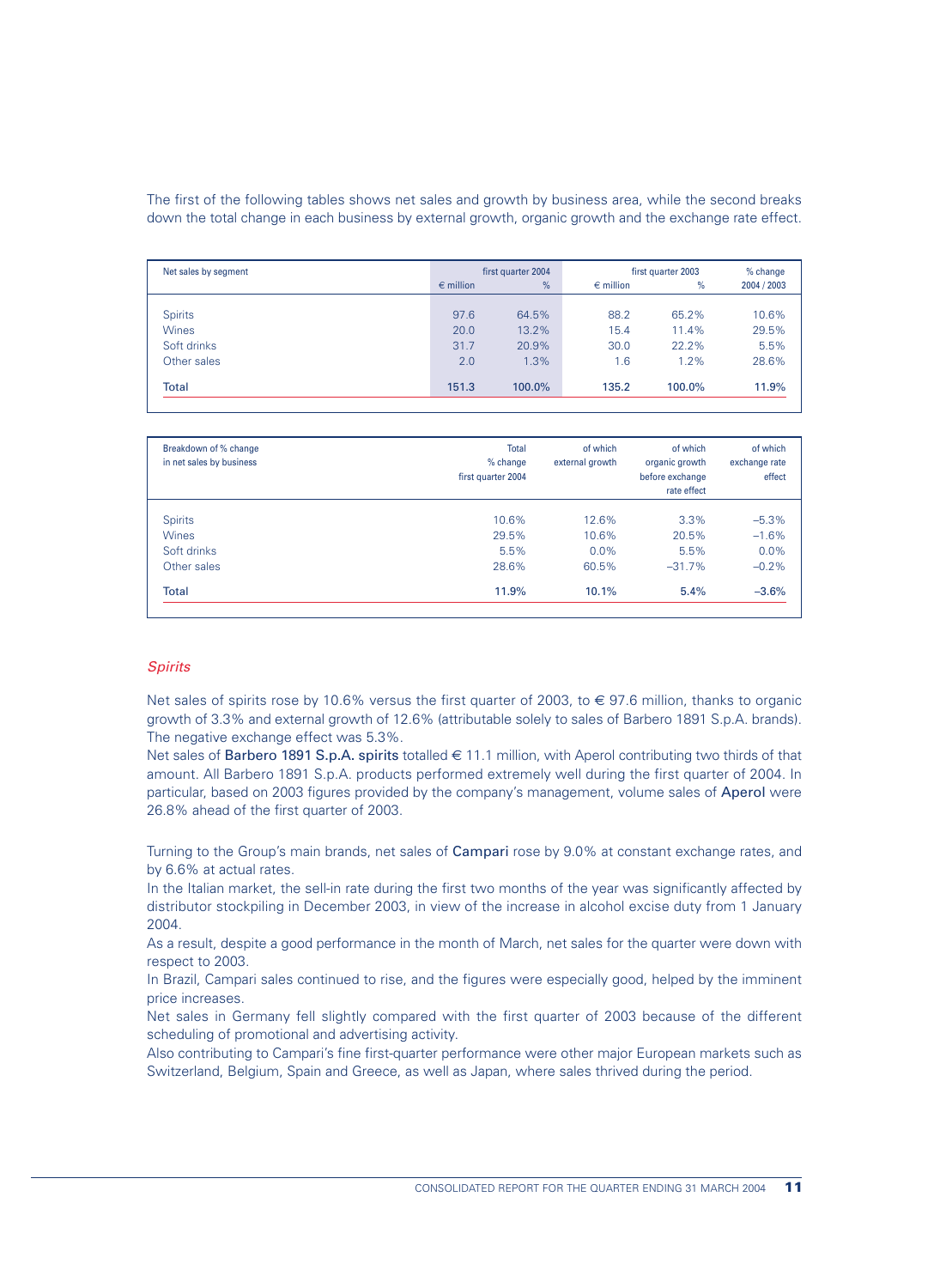Sales of CampariSoda, which are almost entirely recorded in Italy, dropped by 2.4% compared with the first quarter of 2003, when this product benefited from a consumer advertising campaign (the 2004 campaign will take place later in the year).

Net sales of SKYY Vodka (including the flavoured range) declined by 5.3% in the first quarter, excluding the negative exchange effect.

The trend concerns the US market only, and was caused by distributors' excessively optimistic sales forecasts for the Christmas season.

In addition sales in the first quarter of 2003 were higher than usual due to a fairly weak performance at the end of 2002.

As mentioned earlier in this report, at the start of 2004 the Group launched a new line extension for SKYY Vodka. The new addition, SKYY Melon, joins the other flavoured vodkas SKYY Berry, SKYY Citrus, SKYY Spiced and SKYY Vanilla.

The negative exchange rate effect of 12.7% aggravated the local-currency decline in sales, producing a total decrease of 18.0% for this brand.

The depreciation of the US dollar had a major effect on SKYY sales, since more than 90% are recorded in the US. As for the brand's export markets, SKYY Vodka has moved deeper into the markets where it was already being sold, boosting sales as a result, although at a slower pace than in 2003.

Sales of Campari Mixx during the first quarter, when ready-to-drink beverages are subject to a seasonal lull, fell by 1.6% with respect to first quarter of 2003.

This is the result of contrasting trends.

In Italy, sales nearly doubled, partly thanks to the launch of two new flavours – Campari Mixx Lime and Campari Mixx Peach *–* during the first quarter of the year. In the rest of Europe, however, as mentioned in the section on sales by region, there was a steep decline due to the interruption of distribution plans in Switzerland and Germany in light of the substantial tax increases for this category of drink.

As for the other brands in the spirits business, the quarter saw a healthy performance by the Brazilian brands: Dreher *aguardiente* was up 7.6% at constant exchange rates and 11.4% at actual exchange rates, while the *admix whiskies* Old Eight, Drury's and Gold Cup advanced by 20.6% at constant exchange rates and by 24.9% at actual exchange rates.

Sales of Ouzo 12 fell by 2.7% versus the first quarter of 2003 due to a modest decline in both of its principal markets, Greece and Germany.

Cynar sales increased by 3.2%, while those of Zedda Piras liqueurs (for which first quarter sales are traditionally low) shrank by 10.2%.

Trends in sales of third-party brands distributed by the Group were as follows:

- a drop of 4.6% for Jägermeister;
- a 22.0% increase for 1800 Tequila at constant exchange rates (+4.8% at actual rates);
- strong growth in Scotch whiskies which, thanks to an especially good performance by Cutty Sark in the US, enjoyed organic growth of 34.9% at constant exchange rates. Factoring in the negative exchange rate movements and modest external growth contributed by whiskies distributed by Barbero 1891 S.p.A., the overall increase in whisky sales was 23.7%.

### *Wines*

Wines produced an excellent first-quarter performance, with net sales up by 29.5% to  $\in$  20.0 million, thanks to organic growth of 20.5% and external growth of 10.6%.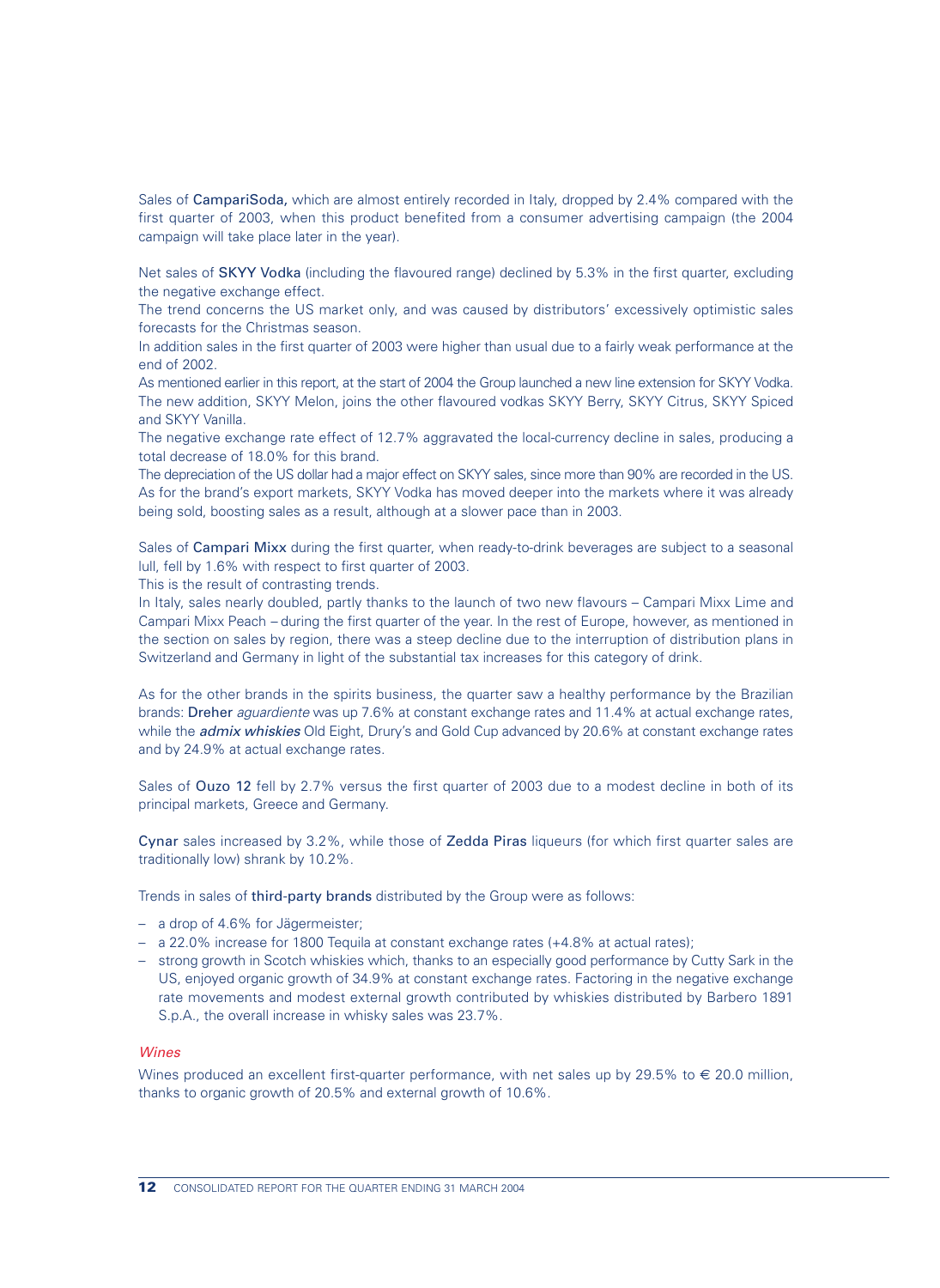The exchange rate effect was moderately negative, at 1.6%.

The wines that joined the Group's portfolio through its acquisition of Barbero 1891 S.p.A., mainly the sparkling wine Asti Mondoro and the Enrico Serafino labels, accounted for 9.2% of the sales increase, with net sales of  $\in$  1.4 million.

Based on 2003 figures provided by management, the sales trend for these products in the first quarter of 2004 was downward for Mondoro and stable for Enrico Serafino.

However, a comparison with last year's export data is penalised by the fact that overseas distribution of Barbero 1891 S.p.A. wines was integrated into the Group's international sales department only during the second half of January 2004.

A minor contribution to external growth (1.4%) is from the sale of wines produced by Qingdao Sella & Mosca Winery Co. and Société Civile Immobiliaire du Domaine de la Margue, which were consolidated on a line-by-line basis for the first time in the first quarter of 2004.

As for the organic part of the business, first-quarter performance was very good, with significant sales growth by all of the main brands.

Cinzano sparkling wines advanced by 17.8% (+18.4% before the slightly negative exchange rate effect), thanks to the positive trend in the two principal markets (Germany and Italy). Sales growth in Germany (a key market for Asti Spumante), however, was far slower than in Italy. It is worth noting that sales in the domestic market are highly concentrated late in the year, making the first quarter of little significance.

Sales of Cinzano vermouth were up 15.0%, or 18.7% before factoring in the negative exchange rate effect. The increase stems from expansion in the most significant European markets, especially Russia, which is now among the largest.

Sella & Mosca wines (of which around 80% of sales are recorded in Italy), closed the quarter with sales 5.3% ahead of the same period last year, thanks to an improved sales mix reflecting the market's shifting orientation toward higher-priced wines.

The Group witnessed an excellent performance by Riccadonna, a brand it recently acquired, although it had been distributing Riccadonna products in the main international markets since 1995.

On the basis of recent agreements, distribution in Italy has been integrated into the sales network of Barbero 1891 S.p.A.

In keeping with past policy, "external growth" in this analysis refers solely to that generated by owned or distributed brands that have entered the basis of consolidation for the first time. Growth deriving from the extension of distribution activities to new markets, as in the case of Riccadonna in Italy, is not classed as external growth.

### *Soft drinks*

Soft drink sales for the quarter came in at € 31.7 million, an increase of 5.5% on the first quarter of 2003. This segment's performance was positive across the board, especially in the case of Crodino sales, which grew by 7.8%.

The progress recorded by soft drinks was more moderate during the first quarter, although this period has a limited bearing on full-year results.

Growth rates were 2.9% for Lemonsoda, Oransoda and Pelmosoda, 4.6% for mineral waters and 4.5% for Lipton Ice Tea (a third-party brand distributed on the Italian market).

### *Other sales*

"Other sales" include minor revenues from non-core activities such as co-packing and sales to third parties of raw materials and semi-finished products.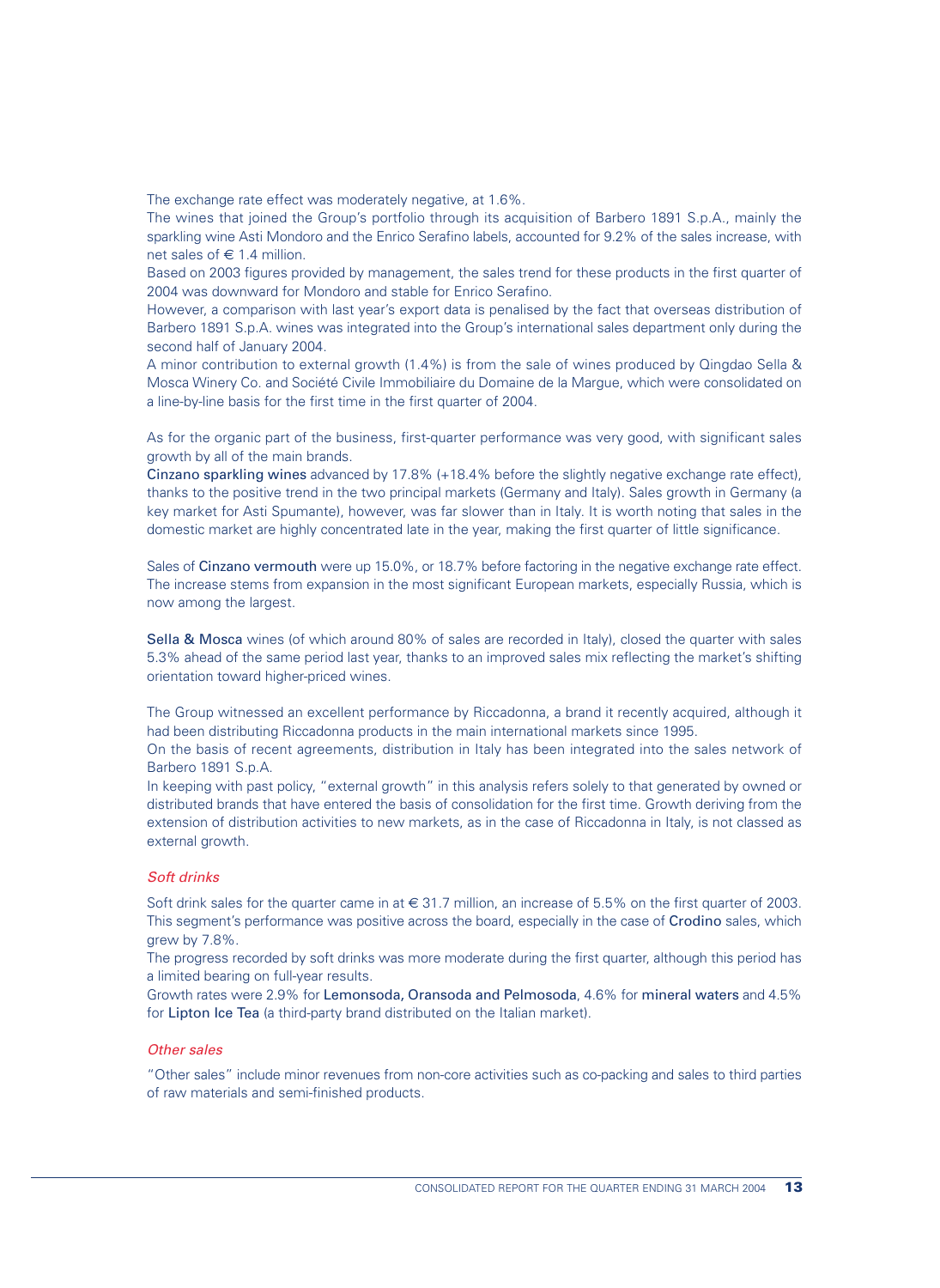For the first quarter of 2004 other sales totalled  $\in$  2.0 million, a significant increase on the first quarter of 2003, due entirely to the newly consolidated companies.

Following the acquisition of Barbero 1891 S.p.A., this category now includes the production of Frangelico on behalf of the brand owner Cantrell & Cochrane Group.

### CONSOLIDATED FINANCIAL STATEMENTS

# **PREPARATION CRITERIA**

This consolidated report for the quarter ending 31 March 2004 has been drawn up in accordance with article 82, paragraph 1, of Consob resolution 11971 of 14 May 1999. For ease of comparison, the figures have been reclassified and are itemised in the same way as those contained in the annual and half-year reports.

Changes in the basis of consolidation compared to 31 December 2003 and 31 March 2003 are analysed above in the "Basis of consolidation" section.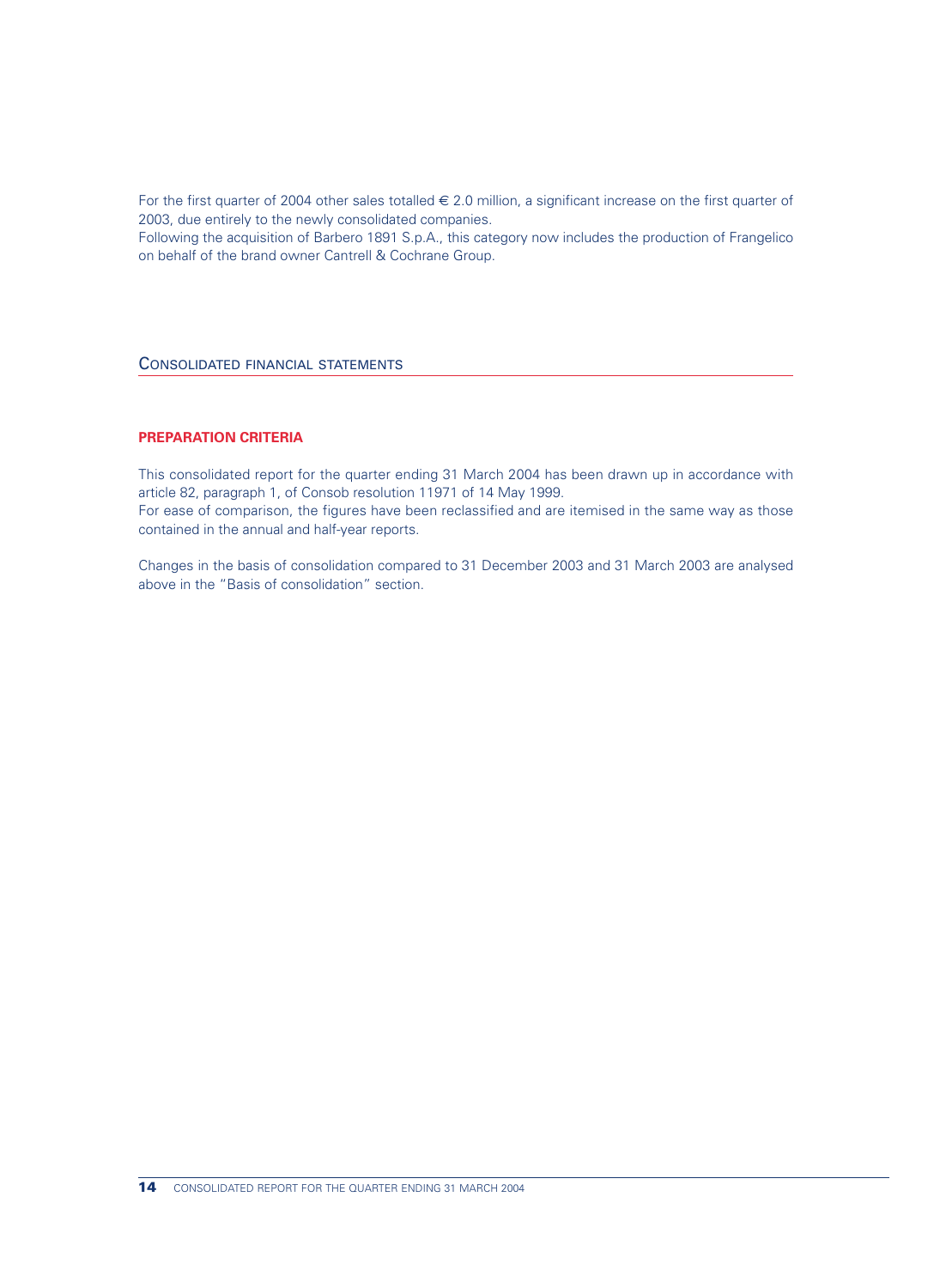# **CONSOLIDATED PROFIT AND LOSS ACCOUNT FOR THE PERIOD 1 JANUARY-31 MARCH 2004**

The table below shows the consolidated profit and loss account for the first quarter of 2004, reclassified in accordance with international practice.

The figures (in  $\epsilon$  million) are shown in comparison with those for the first quarter of 2003; each item is also expressed as a percentage of net sales, together with the percentage change on the previous period.

| Reclassified profit and loss account<br>$\epsilon$ million | $\epsilon$ million | 31 March 2004<br>$\%$ | $\epsilon$ million | 31 March 2003<br>% | %<br>change |
|------------------------------------------------------------|--------------------|-----------------------|--------------------|--------------------|-------------|
|                                                            |                    |                       |                    |                    |             |
| Net sales                                                  | 151.3              | 100.0%                | 135.2              | 100.0%             | 11.9%       |
| Cost of materials                                          | (47.8)             | $-31.6%$              | (43.1)             | $-31.9%$           | 10.8%       |
| Production expenses                                        | (12.2)             | $-8.0%$               | (10.0)             | $-7.4%$            | 21.1%       |
| Total cost of goods sold                                   | (60.0)             | $-39.6%$              | (53.1)             | $-39.3%$           | 12.8%       |
| <b>Gross margin</b>                                        | 91.3               | 60.4%                 | 82.1               | 60.7%              | 11.3%       |
| Advertising and promotion                                  | (27.7)             | $-18.3%$              | (27.3)             | $-20.2%$           | 1.7%        |
| Sales and distribution expenses                            | (20.1)             | $-13.3%$              | (17.5)             | $-12.9%$           | 15.0%       |
| <b>Trading profit</b>                                      | 43.5               | 28.8%                 | 37.3               | 27.6%              | 16.6%       |
| General and administrative expenses                        | (13.1)             | $-8.6%$               | (10.2)             | $-7.5%$            | 28.1%       |
| Other operating income                                     | 0.0                | 0.0%                  | 1.2                | 0.9%               | $-100.0%$   |
| Goodwill and trademark amortisation                        | (8.8)              | $-5.8%$               | (6.9)              | $-5.1%$            | 27.5%       |
| Operating income = EBIT before non-recurring costs         | 21.6               | 14.3%                 | 21.4               | 15.9%              | 0.7%        |
| Non-recurring costs                                        | 0.0                | 0.0%                  | (0.1)              | $-0.1%$            | $-100.0%$   |
| <b>EBIT</b>                                                | 21.6               | 14.3%                 | 21.3               | 15.8%              | 1.3%        |
| Net financial income (charges)                             | (2.1)              | $-1.4%$               | (2.4)              | $-1.8%$            | $-14.5%$    |
| Exchange rate gains (losses)                               | 0.1                | 0.1%                  | (0.6)              | $-0.4%$            | $-117.2%$   |
| Other non-operating income (charges)                       | 0.5                | 0.3%                  | (0.4)              | $-0.3%$            | $-213.2%$   |
| Profit before tax                                          | 20.1               | 13.3%                 | 17.9               | 13.3%              | 12.1%       |
| Minority interests                                         | (1.5)              | $-1.0%$               | (2.6)              | $-1.9%$            | $-43.9%$    |
| Group profit before tax                                    | 18.6               | 12.3%                 | 15.3               | 11.3%              | 21.6%       |
| Depreciation of tangible fixed assets                      | (3.8)              | $-2.5%$               | (2.9)              | $-2.1%$            | 32.5%       |
| Amortisation of intangible fixed assets                    | (9.4)              | $-6.2%$               | (7.6)              | $-5.6%$            | 25.1%       |
| Total depreciation and amortisation                        | (13.2)             | $-8.7%$               | (10.4)             | $-7.7%$            | 27.1%       |
| <b>EBITDA</b> before non-recurring costs                   | 34.8               | 23.0%                 | 31.9               | 23.6%              | 9.3%        |
| <b>EBITDA</b>                                              | 34.8               | 23.0%                 | 31.7               | 23.5%              | 9.7%        |
| <b>EBITA</b> before non-recurring costs                    | 30.4               | 20.1%                 | 28.4               | 21.0%              | 7.2%        |
| <b>EBITA</b>                                               | 30.4               | 20.1%                 | 28.3               | 20.9%              | 7.7%        |

As stated in the introduction, the Group's first quarter results were boosted by the consolidation of Barbero 1891 S.p.A., although this was partly offset by the fall of the US dollar against the euro.

EBIT rose by 1.3% versus the first quarter of 2003 to  $\epsilon$  21.6 million.

The decline in exchange rates had a negative impact of 4.9% on this result; at constant exchange rates therefore, the EBIT growth rate would have been 6.2%.

As net sales have already been covered in detail above, the comments below will deal with the other items on the profit and loss account.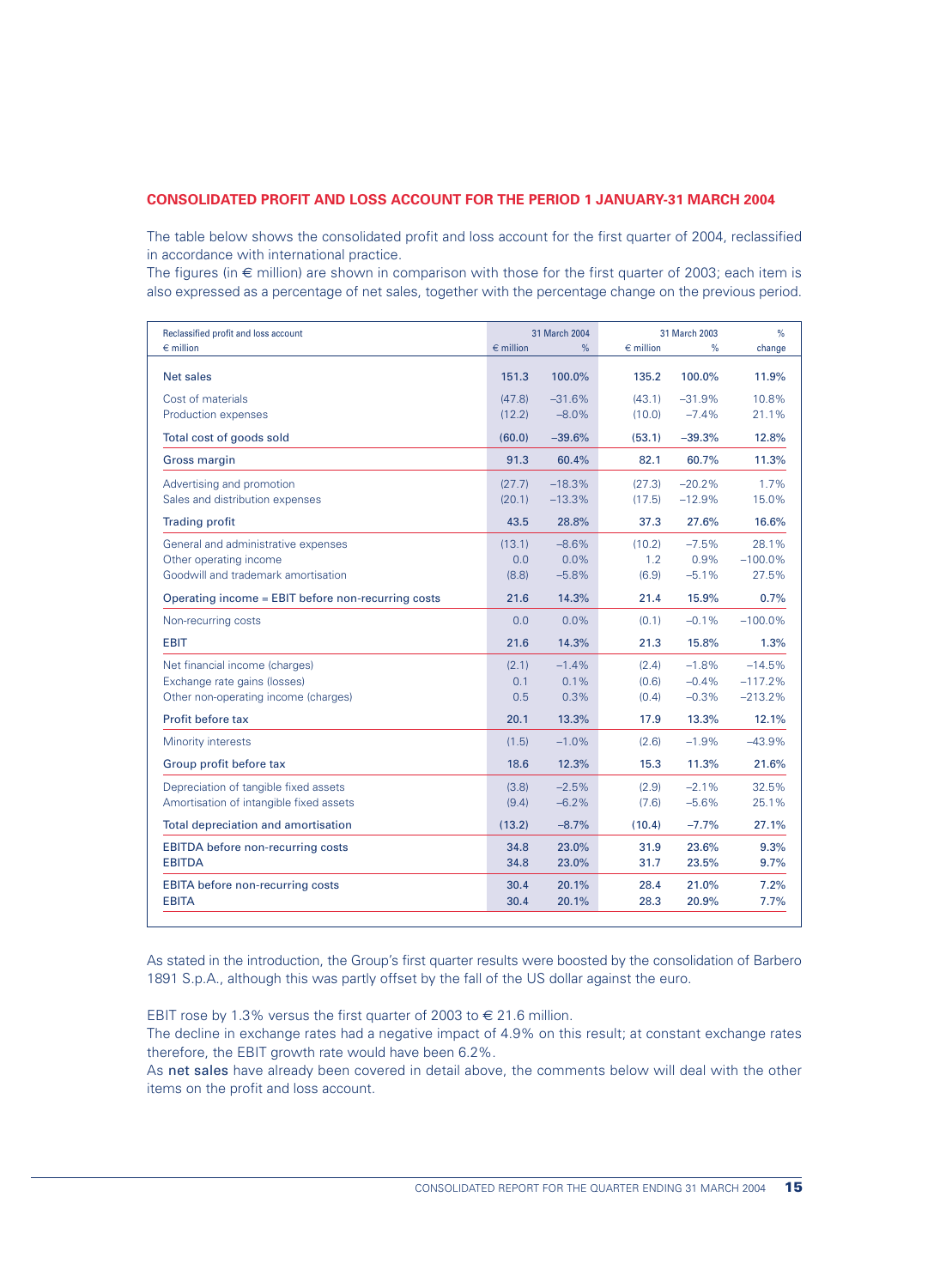In the first quarter of 2004, the total costs of goods sold rose slightly as a percentage of net sales, from 39.3% to 39.6%.

This increase was the combined result of falling materials costs (down 0.3 percentage points), and higher production costs (which rose by 0.6 percentage points).

The main factors behind these two opposing trends are outlined below.

– The start of production at the new plant in Novi Ligure increased production costs but reduced the cost of materials.

In the first quarter of the year, higher production costs at the Novi Ligure plant – marginal in the first quarter of 2003 – were not completely offset by the absence of production costs at the facility in Termoli, which closed last year.

On the other hand, the cost of materials was reduced by the absence of bottling fees relating to thirdparty production of Cinzano sparkling wines and vermouth, which made up a portion of materials costs in 2003.

- The consolidation of Barbero 1891 S.p.A. had a positive impact on the cost of materials: although these costs are on average in line with those of the rest of the Group as a percentage of sales over the year, Barbero benefited from a particularly favourable sales mix in the first quarter on the back of the excellent performance of its most profitable brands.
- The sales mix of Skyy Spirits, LLC had a negative impact on the cost of materials: although overall sales rose during the quarter, third-party brands distributed by the company (such as 1800 Tequila and Cutty Sark) did particularly well, and the cost of materials for these brands tends to be higher as a percentage of sales.

Sales of the highly profitable SKYY Vodka brand meanwhile dipped temporarily.

Advertising and promotional costs decreased as a percentage of sales, from 20.2% in the first quarter of 2003 to 18.3%.

This decline was chiefly due to the comparison with the first quarter of 2003, when the company invested heavily in the launch of Campari Mixx in Germany and Austria.

Furthermore, marketing spending in Italy was generally lower in the first quarter of 2004 than in the same period of last year.

Sales and distribution expenses rose slightly as a proportion of sales, from 12.9% in the first quarter of 2003, to 13.3% in 2004.

The change is mainly due to the consolidation of Barbero 1891 S.p.A., whose sales and distribution expenses are higher as a percentage of sales than those of the Group's own brands.

The Group's trading profit increased by 16.6% compared to the first quarter of 2003 to  $\in$  43.5 million. At constant exchange rates, trading profit registered organic growth of 9.7%.

The acquisition of Barbero 1891 S.p.A. contributed a further 10.5% to overall growth, although this was offset by negative exchange rate movements (–3.6%).

General and administrative expenses jumped 28.1% and increased as a percentage of sales from 7.5% to 8.6%.

This increase was due partly to overheads, including the leasing charges for the office in Via Filippo Turati in Milan.

These charges were higher than the depreciation of the building, which had a negative impact on the profit and loss account before its sale in July 2003.

Among non-structural items, the 2004 profit and loss account includes higher provisions for credit losses, while this year, unlike in the first quarter of 2003, there were no significant contingent assets (recorded under general and administrative expenses).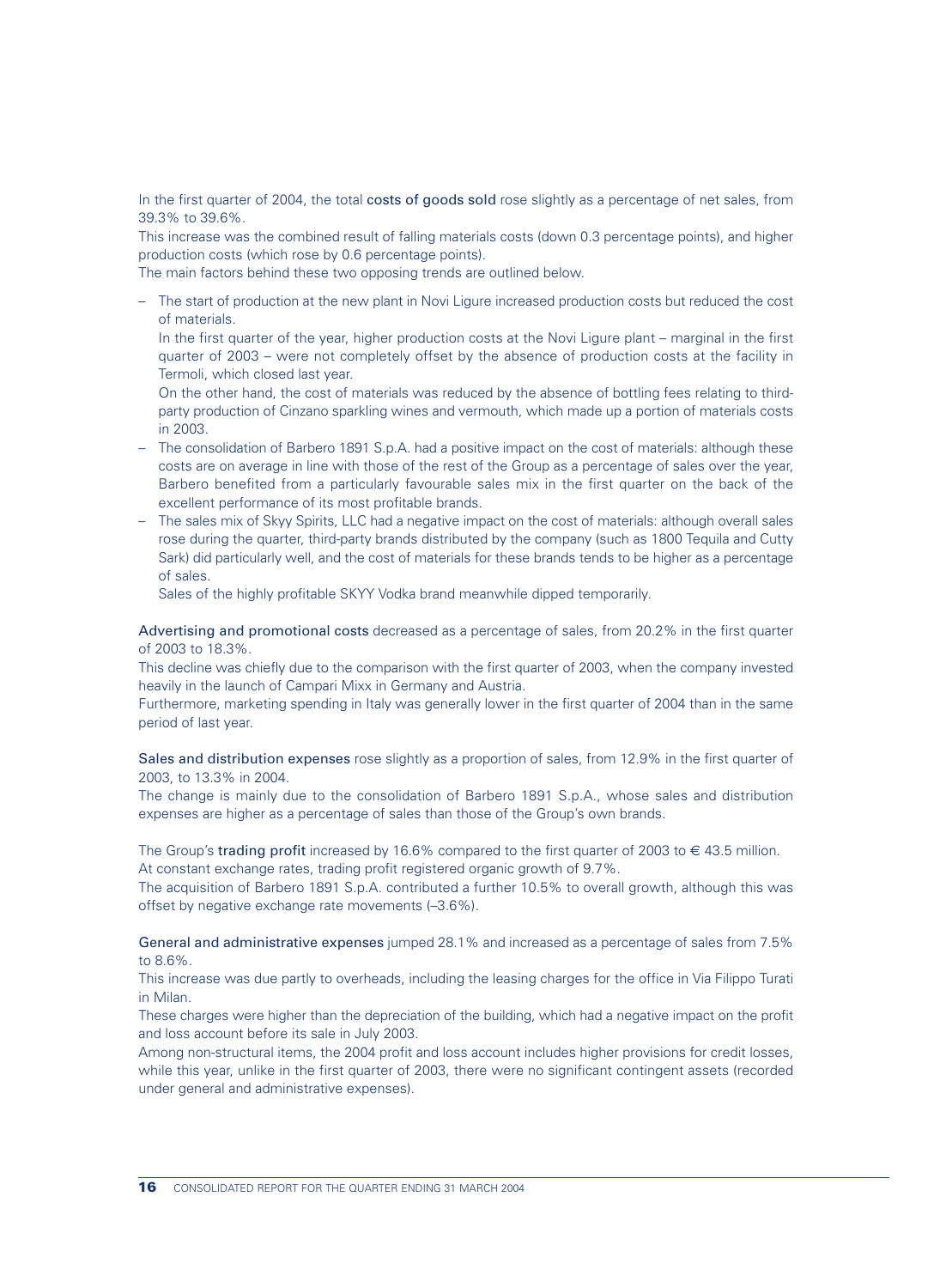No figure was reported for the quarter under other operating income, compared to  $\epsilon$  1.2 million in the first quarter of last year.

This item, which includes royalties received from third parties for use of the Group's brands and other operating income, was boosted last year by the royalties paid to Skyy Spirits, LLC by SABMiller for sales of SKYY Blue, the ready-to-drink line launched in 2002 and produced and distributed by SABMiller in the US.

Under the terms of the agreement between Skyy Spirits, LLC and SABMiller, which has this year been extended to the new SKYY Sport brand, brand owner Skyy Spirits, LLC receives royalties in proportion to the product's net US sales, while the licensee SABMiller receives a fee to help finance promotional and advertising expenses, which in any event may not exceed the value of the royalties accrued.

For the first two years of the agreement (2002 and 2003), Skyy Spirits, LLC collected a guaranteed minimum of US\$ 5 million per year in royalties.

Goodwill and trademark amortisation charges were  $\in$  8.8 million, up  $\in$  1.9 million versus last year.

This increase was mainly due to higher goodwill amortisation, following the acquisition of Barbero 1891 S.p.A. and, to a much lesser extent, the purchase of the Riccadonna brand, the remaining stake in Sella & Mosca from third parties and Coutsicos S.A.

#### There were no non-recurring costs in the period.

Last year, these stood at  $\in$  0.1 million.

Both EBITA and EBITDA displayed higher growth than EBIT, which grew 1.3%. In particular,

- $-$  EBITA rose by 7.7% (or 11.5% at constant exchange rates) versus last year to € 30.4 million; EBITA growth was higher than that of EBIT, since the higher goodwill amortisation resulting from the consolidation of Barbero 1891 S.p.A. has no impact on the EBITA line;
- EBITDA rose by 9.7% compared to the first quarter of 2003 (or 13.2% at constant exchange rates) to € 34.8 million; EBITDA grew to a greater degree than EBITA due to the higher depreciation of tangible fixed assets in the period, chiefly attributable to the new plant in Novi Ligure.

The consolidated profit and loss account above does not show taxes or net profit.

However, in order to provide a more complete and accurate picture, the Group's profit before tax, i.e. profit before tax and after minority interests, is shown.

The items on the profit and loss account listed under the operating income line that affect the Group's profit before tax are financial charges, exchange rate differences, other non-operating income (charges) and minority interests.

Net financial charges for the quarter totalled  $\in$  2.1 million, down  $\in$  0.3 million on last year.

Although net debt rose compared to the same period last year, interest rates in the first quarter of 2004 were significantly lower.

Specifically, part of the debt relating to the private placement carried out by Redfire, Inc. in July 2002 was still subject to fixed rates in the first quarter of 2003, while variable rates applied to most Group debt in the first quarter of 2004.

To take advantage of low interest rates, the Group took out an interest rate swap contract in the second half of 2003, moving this portion of the debt onto a variable rate.

Exchange rate movements in the first quarter of 2004 produced a net gain of  $\epsilon$  0.1 million, compared to a net loss of  $\epsilon$  0.6 million in the same period last year, when they were attributed to realised operating exchange losses.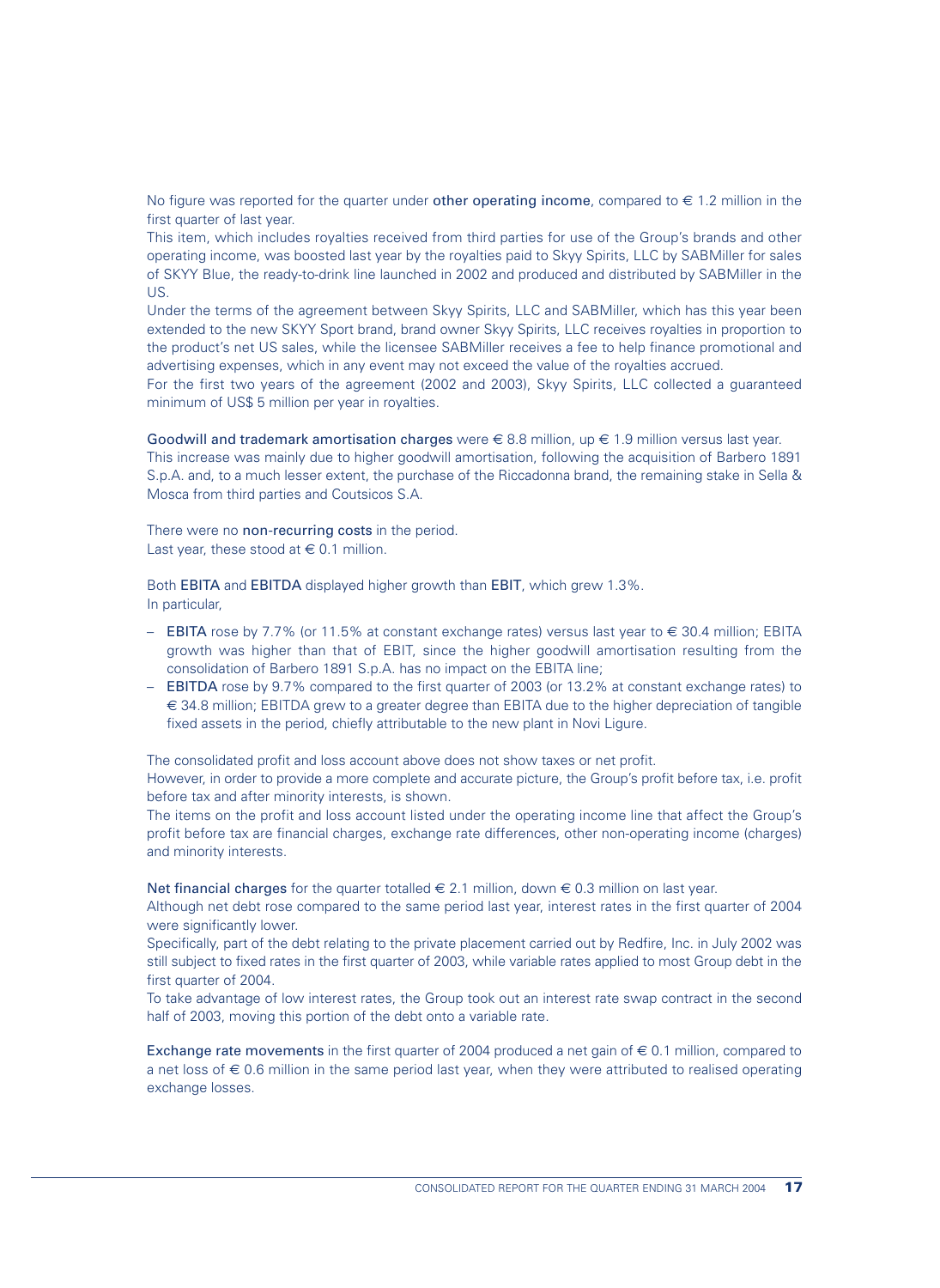Other non-operating expenses and income for the first quarter of 2004 came to a positive figure of  $\epsilon$ 0.5 million, compared to a net expense of  $\epsilon$  0.4 million in the same period last year.

These three non-operating income components boosted profit for the quarter by  $\epsilon$  1.9 million compared to the first quarter of 2003; growth in **profit before tax and minority interests** ( $\in$  20.1 million) was 12.1%, significantly higher than EBIT growth.

Minority interests in the first quarter were  $\in$  1.5 million, much lower than the figure of  $\in$  2.6 million last year. This difference is almost entirely due to lower profits at Skyy Spirits, LLC, which were further reduced by the depreciation of the dollar.

Minority interests in Skyy Spirits, LLC were, however, unchanged over the quarter.

As a result, the Group's profit before tax was  $\epsilon$  18.6 million in the first quarter, up 21.6% on the same period last year, or +26.4% at constant exchange rates.

### **NET DEBT**

At 31 March 2004, the Group had net debt of € 271.3 million, a clear improvement on the figure at 31 December 2003.

It is worth noting that from 2004, Qingdao Sella & Mosca Winery Co. Ltd. and Société Civile Immobiliaire du Domaine de la Margue are fully consolidated.

The net debt figure therefore includes these two companies, and compares with a figure of  $\epsilon$  298 million at 31 December 2003 on the same basis of consolidation.

The Group's financial position comprises the following items:

| $\epsilon$ million                                           | 31 March 2004 | 31 December 2003 | Change                   |
|--------------------------------------------------------------|---------------|------------------|--------------------------|
|                                                              |               |                  |                          |
| Cash and bank deposits                                       | 146.0         | 133.6            | 12.4                     |
| Marketable securities                                        | 56.7          | 1.9              | 54.8                     |
| Due to banks                                                 | (41.3)        | (30.1)           | (11.2)                   |
| Real estate lease payables                                   | (2.4)         | 0.0              | (2.4)                    |
| Accrued interest on bond loans and private placement         | (2.1)         | (4.4)            | 2.3                      |
| Short-term cash position                                     | 156.9         | 101.0            | 55.9                     |
| Due to banks                                                 | (4.9)         | (3.9)            | (1.0)                    |
| Real estate lease payables                                   | (24.6)        |                  | (24.6)                   |
| <b>Bond</b> issue                                            | (258.0)       | (258.0)          |                          |
| Private placement                                            | (139.1)       | (134.6)          | (4.5)                    |
| Other financial payables                                     | (1.6)         | (1.6)            | $\overline{\phantom{0}}$ |
| Medium-to long-term debt                                     | (428.2)       | (398.1)          | (30.1)                   |
| Net debt                                                     | (271.3)       | (297.1)          | 25.8                     |
| Debt of Société Civile Immobiliaire du Domaine de la Marque  |               |                  |                          |
| and Qingdao Sella & Mosca Winery Co. at 31 December 2003 (*) |               | (0.9)            | 0.9                      |
| Total                                                        | (271.3)       | (298.0)          | 26.7                     |

(\*) *fully consolidated from 1 January 2004*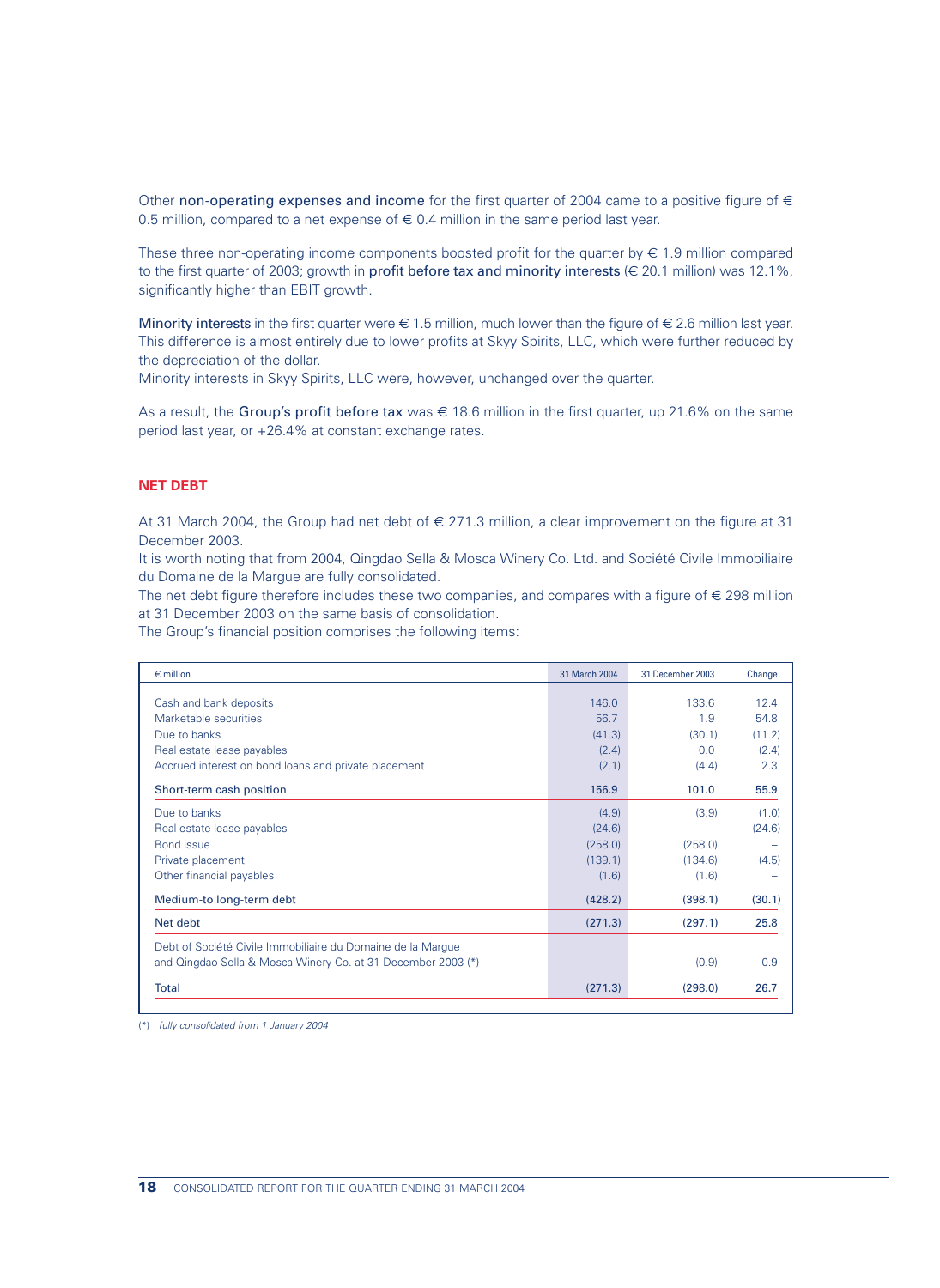The financial position shown for the two periods does not include own shares held by the Parent Company, recorded under financial fixed assets at the purchase cost of  $\epsilon$  31 million.

The improvement in the net debt figure compared to 31 December 2003 was driven by cash flow from operations, and in particular the drop in working capital.

During the quarter, the Group spent a total of  $\epsilon$  14.1 million on acquiring the Riccadonna brand and Coutsicos S.A., and also made investments in manufacturing processes and plant of  $\epsilon$  2.9 million.

The two tables below show net working capital at 31 March 2004, compared with the figures for 31 December 2003 and the same period last year.

The first table shows that net working capital fell by  $\in$  20.2 million (13.2%) compared to 31 December 2003, partly as a result of seasonal factors.

The second table shows that net working capital increased by  $\in 7.4$  million compared to the first quarter of 2003; this 6% increase is, however, lower than growth in net sales in the twelve months ending March 2004 (9.3%), thereby leading to a drop in net working capital as a percentage of sales from 18.8% last year to 18.2%.

| $\epsilon$ million         | 31 March 2004 | 31 December 2003 | Change | % change |
|----------------------------|---------------|------------------|--------|----------|
|                            |               |                  |        |          |
| Inventories                | 126.5         | 106.4            | 20.1   |          |
| Receivables from customers | 126.3         | 174.2            | (47.9) |          |
| Payables to suppliers      | (120.0)       | (127.6)          | 7.6    |          |
| Net working capital        | 132.8         | 153.0            | (20.2) | $-13.2%$ |

| $\epsilon$ million                                               | 31 March 2004 | 31 March 2003 | Change | $%$ change |
|------------------------------------------------------------------|---------------|---------------|--------|------------|
|                                                                  |               |               |        |            |
| Inventories                                                      | 126.5         | 114.4         | 12.1   |            |
| Receivables from customers                                       | 126.3         | 113.4         | 12.9   |            |
| Payables to suppliers                                            | (120.0)       | (102.4)       | (17.6) |            |
| Net working capital                                              | 132.8         | 125.4         | 7.4    | $+6.0%$    |
| Sales (12-month moving average)                                  | 730.2         | 668.1         | 62.1   | $+9.3%$    |
| Sales (12-month moving average) as proportion of working capital | 18.2%         | 18.8%         |        |            |

# EVENTS OCCURRING AFTER 31 MARCH 2004

#### *Ordinary shareholders' meeting of the Parent Company*

On 29 April 2004, the shareholders' meeting of Davide Campari-Milano S.p.A. unanimously approved the company's results to 31 December 2003.

The shareholders also approved total dividends of  $\epsilon$  24.6 million, of which  $\epsilon$  20.4 million relates to 2003 profits and  $\in$  4.2 million to extraordinary reserves.

The shareholders appointed the Board of Directors, the Board of Statutory Auditors and the independent auditors for the next three years, as their previous terms had expired.

Furthermore, the Board of Directors was authorised to purchase, in one or more tranches, a number of own shares which, when added to the shares already held by the Company, do not exceed 10% of the share capital.